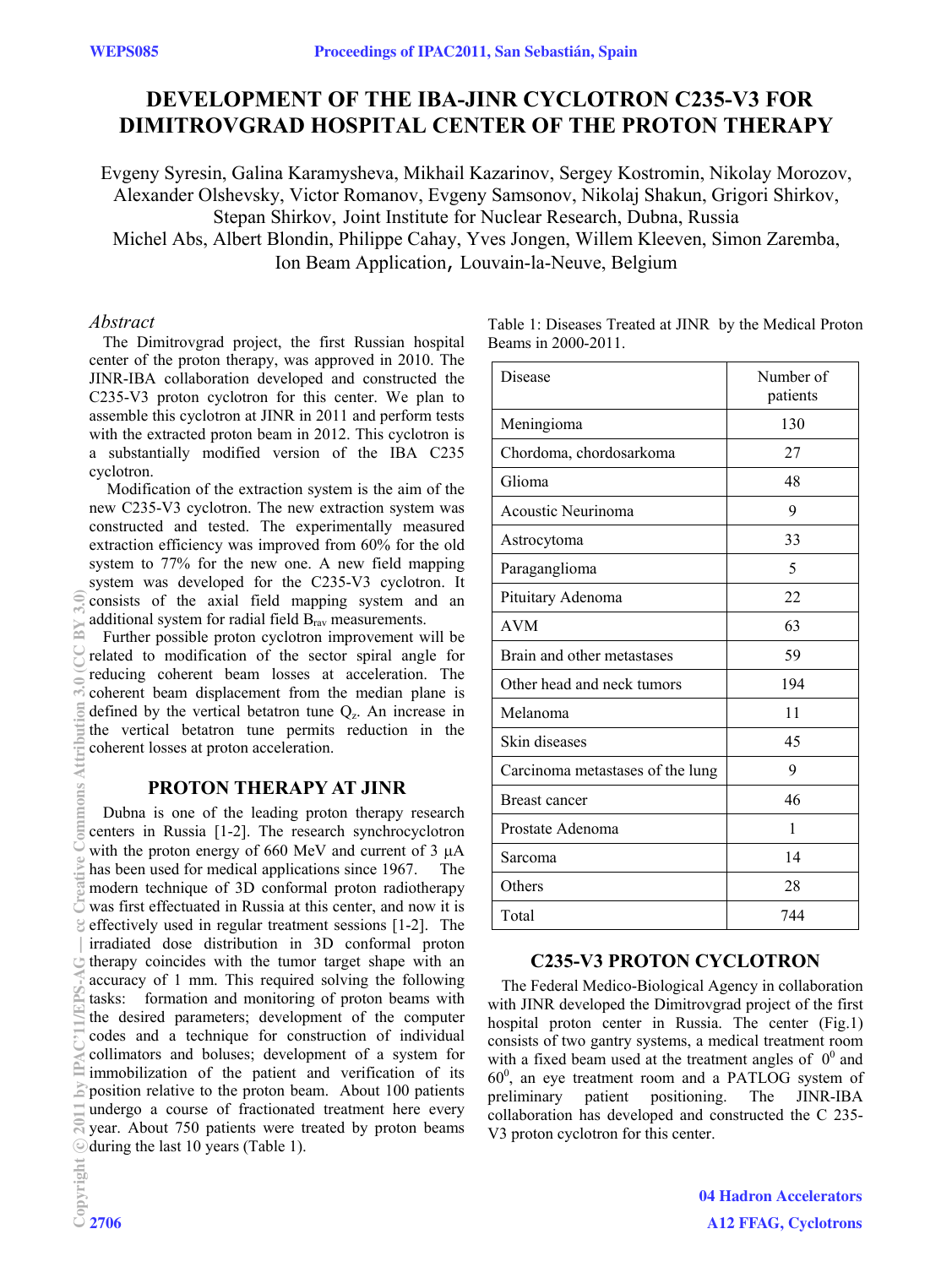

Figure 1: Layout of the Dimitrovgrad proton therapy hospital center.

The C235–V3 cyclotron, superior in its parameters to the IBA C235 medical proton cyclotron, has been designed and manufactured by the JINR-IBA collaboration. This cyclotron is a substantially modified version of the IBA C235 cyclotron.

Modification of the extraction system is the aim of the new C235-V3 cyclotron [3-4]. The main feature of the cyclotron extraction system is a rather small gap (9 mm) between the sectors in this area. The septum surface consists of several parts of circumferences of different radii. The septum thickness is linearly increased from 0.1 mm at the entrance to 3 mm at the exit. The proton extraction losses considerably depend on the septum geometry. In the septum geometry proposed by JINR, where the minimum of the septum thickness is placed at a distance of 10 cm from the entrance, the losses were reduced from 25% to 8%. Together with the optimization of the deflector entrance and exit positions it leads to an increase in the extraction efficiency to 80%. The new extraction system was constructed and tested at the IBA C235 cyclotron. The experimentally measured extraction efficiency was improved from 60% for the old system to 77% for the new one (Fig.2).



Figure 2: Proton beam extraction in the C235 cyclotron with the old IBA deflector and the new electrostatic deflector.

Further optimization [3-4] of the proton cyclotron C235-V3 proposed by JINR will oriented on modification of the sector spiral angle at R>80 cm reducing the coherent beam losses at acceleration caused by larger vertical betatron tune  $Q<sub>z</sub>$  (Fig. 3). The coherent beam displacement z from the median plane is defined by the vertical betatron tune:  $z \propto Q_z^{-2}$ . At  $Q_z \sim 0.2$  the vertical coherent beam displacement is 2.5 mm in presence of the magnetic field radial component  $B_r \sim 2G$ , and having free axial oscillation amplitude of 2-3 mm in the proton beam it can cause significant beam losses due to a smaller sector gap in the C235 cyclotron. An increase in the vertical betatron tune from  $Qz\sim0.2$  to  $Q_z\sim0.4$ permits to decrease the coherent beam displacement by a factor of 4 to 0.6 mm at the same value of  $B<sub>r</sub>$  and to reduce the losses at proton acceleration by a factor of 3.



Figure 3: Dependence of betatron tunes on the radius for the optimized sector spiral angle.

The advantages of the medical proton cyclotron are simplicity, reliability, small size, and most importantly the ability to modulate rapidly and accurately the proton beam current (Fig. 4). The current modulation of the extracted proton beam at a frequency up to 1 kHz is most advantageous with Pencil Beam Scanning and Intensity Modulated Proton Therapy. The energy of the extracted beam in the cyclotron is fixed. However, the fast proton energy variation of 1.5 MeV within 100 ms is easily performed during active cancer treatment by using a wedge degrader. This energy variation rate is faster than in the typical synchrotron regime.



Figure 4: Beam intensity variation at the IBA C235  $\circledcirc$ <br>proton cyclotron. proton cyclotron.

## 04 Hadron Accelerators A12 FFAG, Cyclotrons 2707